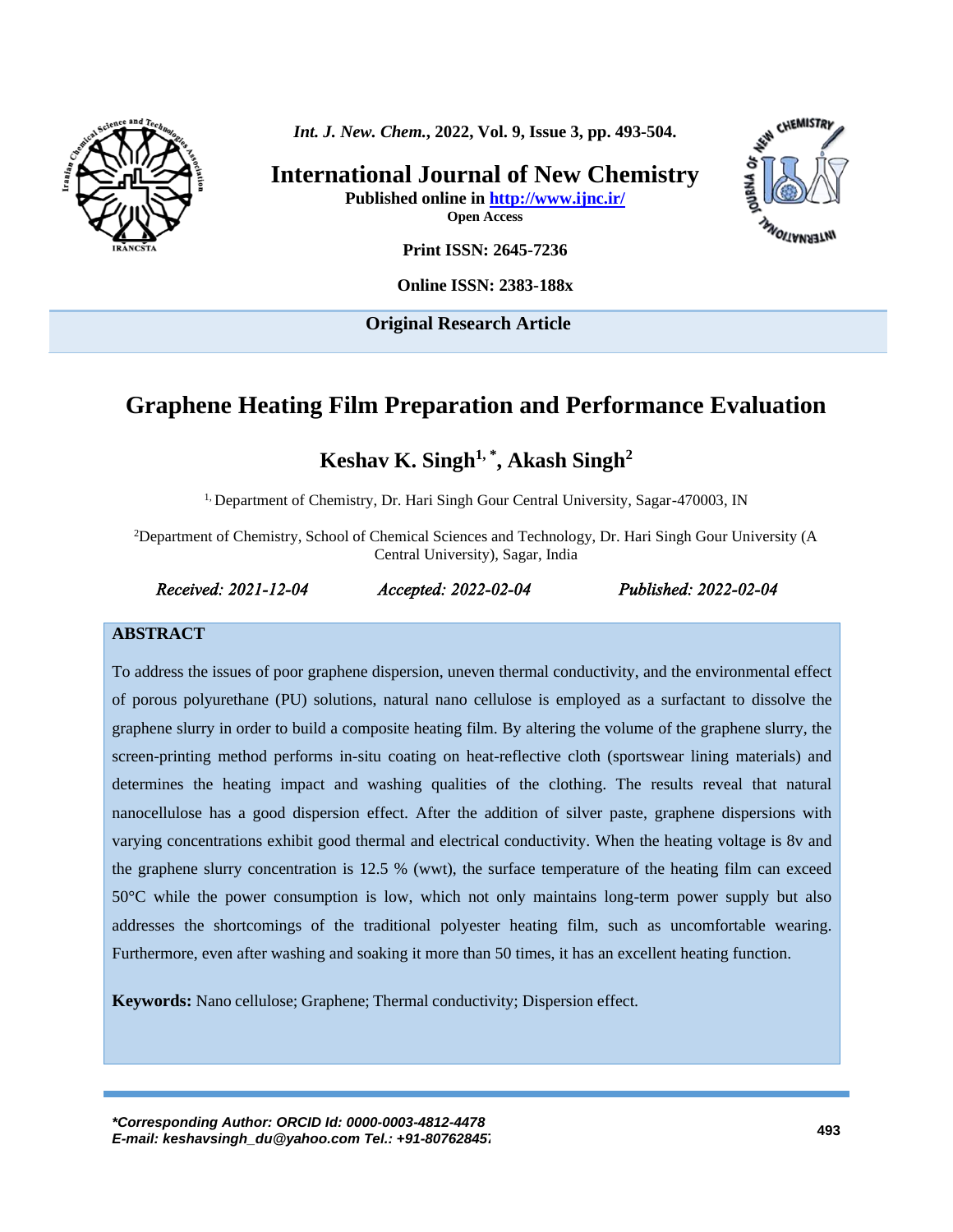### **Introduction**

Graphene is a two-dimensional carbon lattice that has attracted much attention due to its excellent mechanical, thermal, and electrical properties. Ideal graphene conductive paste can produce flexible electric heating elements, sensors, cooling elements, and many other popular products, In the field of information, intelligent clothing and clothing has an important role. Among them, metal paste, conductive polymer paste, and carbon composite paste are the most widely used [1]. Junlin Ma [2] et al. developed Prussian blue/graphene ink by grinding and assembling composite materials, which can be used for screen printing flexible biosensors and supercapacitors. Based on the rapid electron transferof Prussian blue/graphene ink during electrocatalysis, the biosensor can effectively monitor  $H_2O_2$  and acid substances with a long linear range, high sensitivity, and low detection limit. These biosensors can be used for detection in real life [3]. Hua uses a mixture of graphene and carbon black to make a composite conductive paste and sets up multiple sets of pastes with different proportions of grapheneand carbon black. The results show that the graphene and carbon black composite conductive paste has good stability and can be stored for a long time [4]. The paste can be combined with any substrate through screen printing, but the dispersion of this graphene composite paste is not ideal [5].

In recent years, the key research of flexible electric heating elements focuses on the flexible electric heating elements that have electrical functions such as heating and conduction, but also can maintain the original physical properties of the fabric, such as tactile softness, maintain the original organizational structure, and have the functions that people often need, such as permeability, friction resistance, water-resistance and so on [6]. The relatively ideal method at present is the coating method, because it requires little to the base of the heating element, unlike conductive metal fibers, which require additional braiding, This method only needs to coat the slurry on the selected substrate so that the original physical properties of the fabric can be retained and the electrical function of the fabric can be achieved [7]. Inkjet printing, scraping, impregnation, and screen printing are some commonly used coating methods for flexible electric heating elements. Among existing mass printingtechnologies, screen printing is considered to be the most versatile and mature, simpler and faster than other printing tools [8]. Screen printing is the process of evenly filling the paste onto the edge surface of the mold, which is located on the desired substrate and held in place by a gasket. During the printing process, the scraper aligns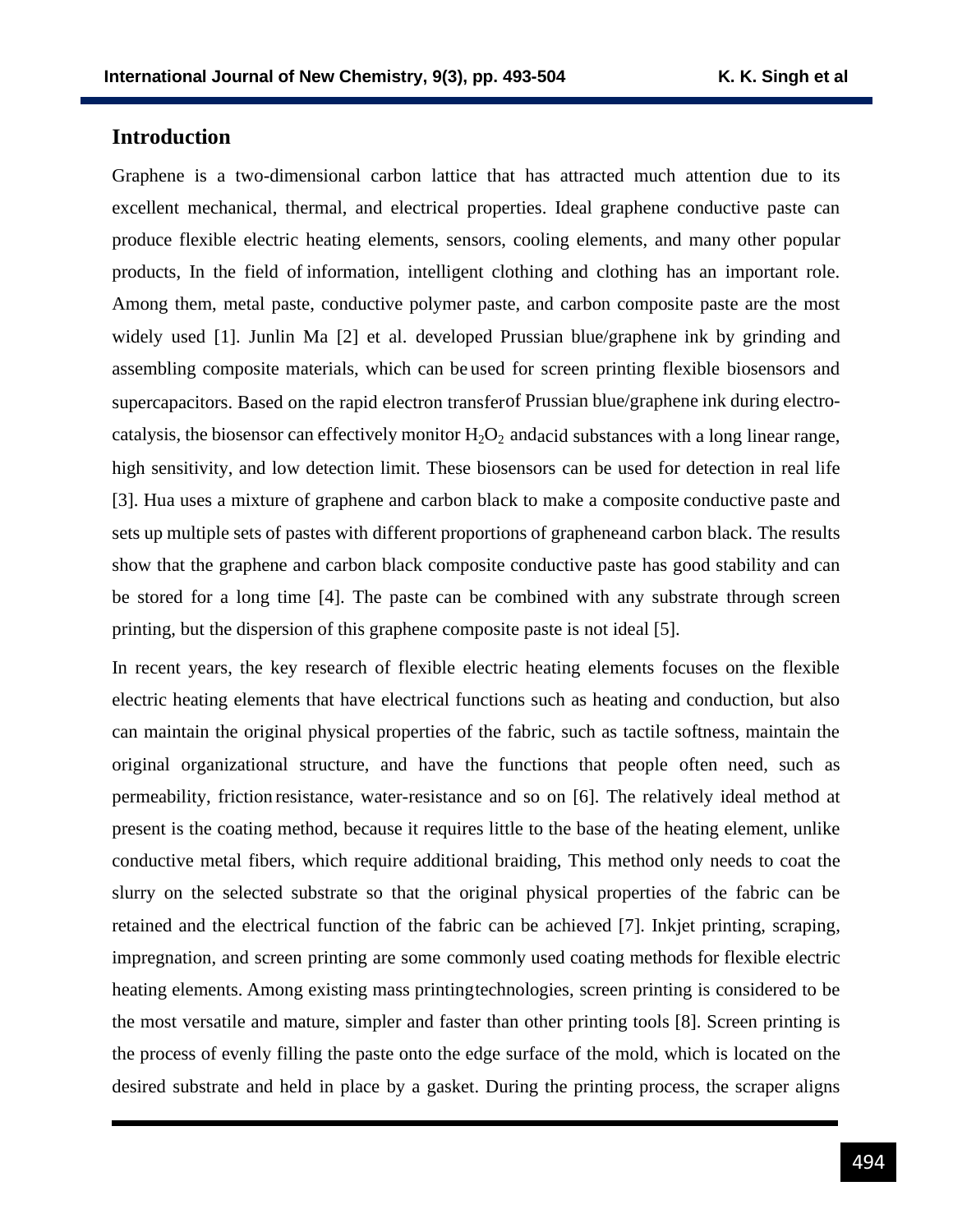with the mold and pushes the paste through the patterned screen to produce the desired pattern, which is transferred to the substrate after a single pass [9]. Screenprinting has the advantages of simplicity, repeatability, and high compatibility with various inks and substrates: making it a cost-effective method for large-scale printing with flexible equipment [10].

Graphene has good conductivity, thermal conductivity, and toughness, so graphene is very suitable for conducting flexible electric heating elements. In this project, graphene and nanocellulose are combined to explore whether nanocellulose, a green environment-friendly material, can be used to replace toxic solvent and combine with graphene to make graphene conductive paste with good dispersion, which is not easy to aggregate and can be preserved for a long time [11]. The temperature changes of four graphene heating films with different concentrations under different voltages were used to explore the effects of different voltages, graphene concentration in graphene slurry, and resistance on the temperature of graphene heating films [12].

### **1. Experimental Part**

**1.1. Preparation of Graphene Slurry:** To find out the most suitable to be added into clothing as clothing electric heating film, nanocellulose was used as a solvent (Cellulose Nanofibers or CNF) to prepare four kinds of graphene conductive paste with different graphene concentrations: 7.5%, 10.0%, 12.5%, and 15% respectively. Each of the four concentrations of slurry is equipped with 50g.

| <b>Number</b>           | <b>CNF</b> | GO <sub>1</sub> | $\mathbf{A1}$ | A2    | A3                |
|-------------------------|------------|-----------------|---------------|-------|-------------------|
|                         | 46g        | 3.5g            | 0.17g         | 0.17g | 0.17 <sub>g</sub> |
| $\overline{2}$          | 44.5g      | 5g              | 0.17g         | 0.17g | 0.17 <sub>g</sub> |
| 3                       | 43.25g     | 6.25g           | 0.17g         | 0.17g | 0.17 <sub>g</sub> |
| $\overline{\mathbf{4}}$ | 42g        | 7.5g            | 0.17g         | 0.17g | 0.17g             |

**Table 1.** Different Concentrations of Graphene Paste

**1.2. Graphene Paste Coating:** For printing, the screen (size of 15cm×10cm rectangular screen) is placed on the thermal reflective cloth, and the adjusted graphene paste is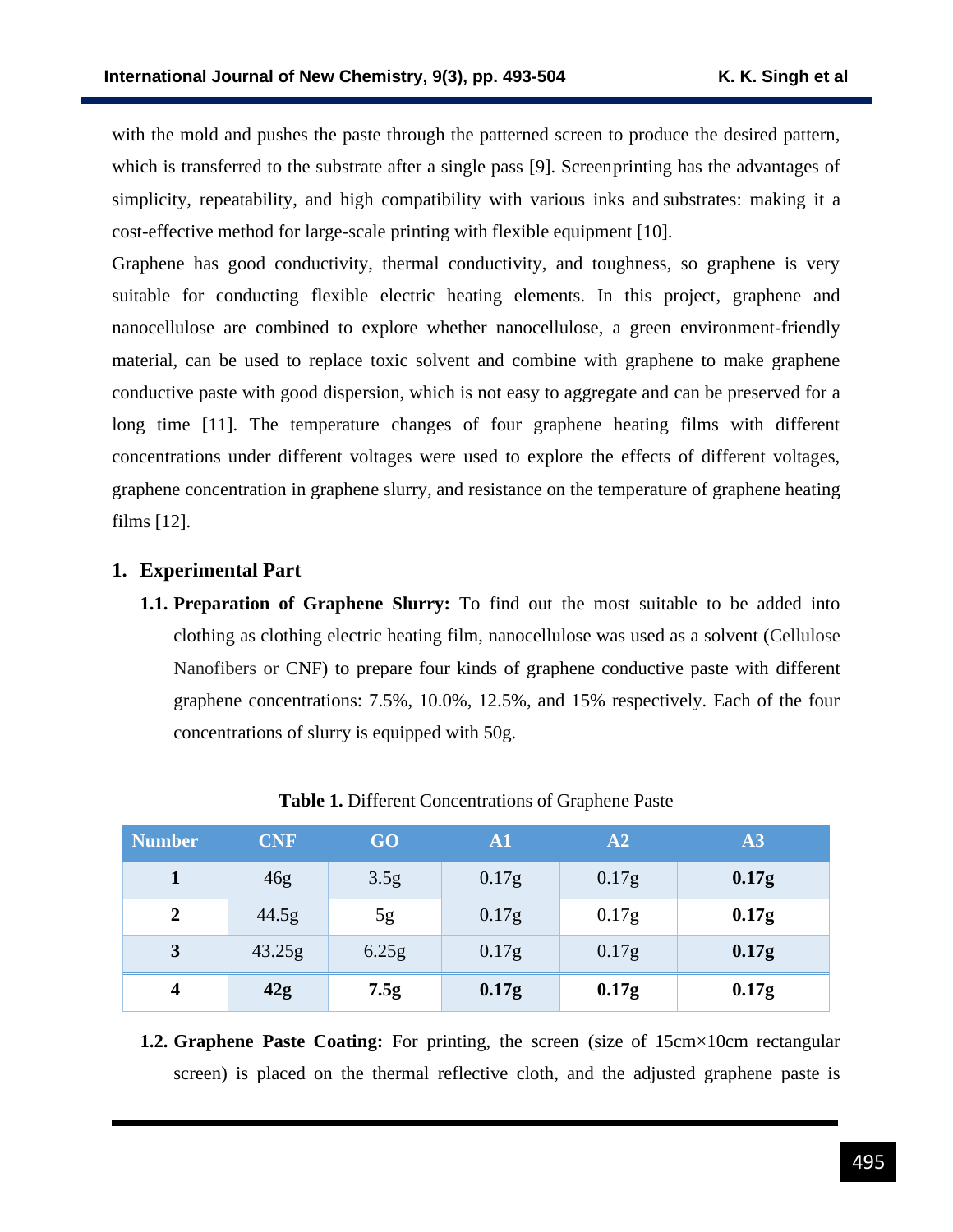poured evenly on one side of the screen. The heating and blowing function of the electric hairdryer is dried, and different layers of graphene are printed according to the design. The number of layers of graphene film should not be too much, too much will lead to the overall hard and brittle graphene film, with the movement of the base cloth graphene film is easy to crack.

#### **1.3. Performance Test of Graphene Heated Film:**

- **1.3.1. Film Resistance Test:** To control and debug the resistance on the surface of the film, to maintain high heat, low energy consumption, and continuous heating, this experiment uses a regulated DC power supplyto supply power to the heating film, and a multimeter to measure its surface resistance.
- **1.3.2. Heating Temperature and Infrared Imaging Test:** The heating of the film was tested by an infrared thermal imager. Four prepared heating films with different concentrations were heated by the power supply. An infrared thermal imager was used to select the film with the most uniform heating among the four graphene heating films with different concentrations as the test object of this experiment. In the experiment, a complete graphene film wasevenly divided into four equal areas, and 5-10V voltages were applied to different concentrations of graphene. Temperature data of the four equal areas were measured, and the average temperature of the four areas was taken as the result of temperature measurement.
- **1.4. Wash-ability Analysis and Test:** Nano-coating was added in water, and the surface of graphene heated film prepared was coated by the impregnation method and then dried. A wear resistance test was carried out using a testing machine, and its heating was measured after 50 times.

#### **2. Conclusion and Discussion:**

**2.1. The Heating Rate of Graphene Heating Film:** According to the voltage and power range provided by the charging bank used in the current heatingclothing market in India, a 5-10V power supply is mainly used for testing in this study. The heating situation of four graphene heating films with different concentrations is shown in Figures 3 to 6. Due tothe rapid temperature rise of graphene heating film, the temperature rise of graphene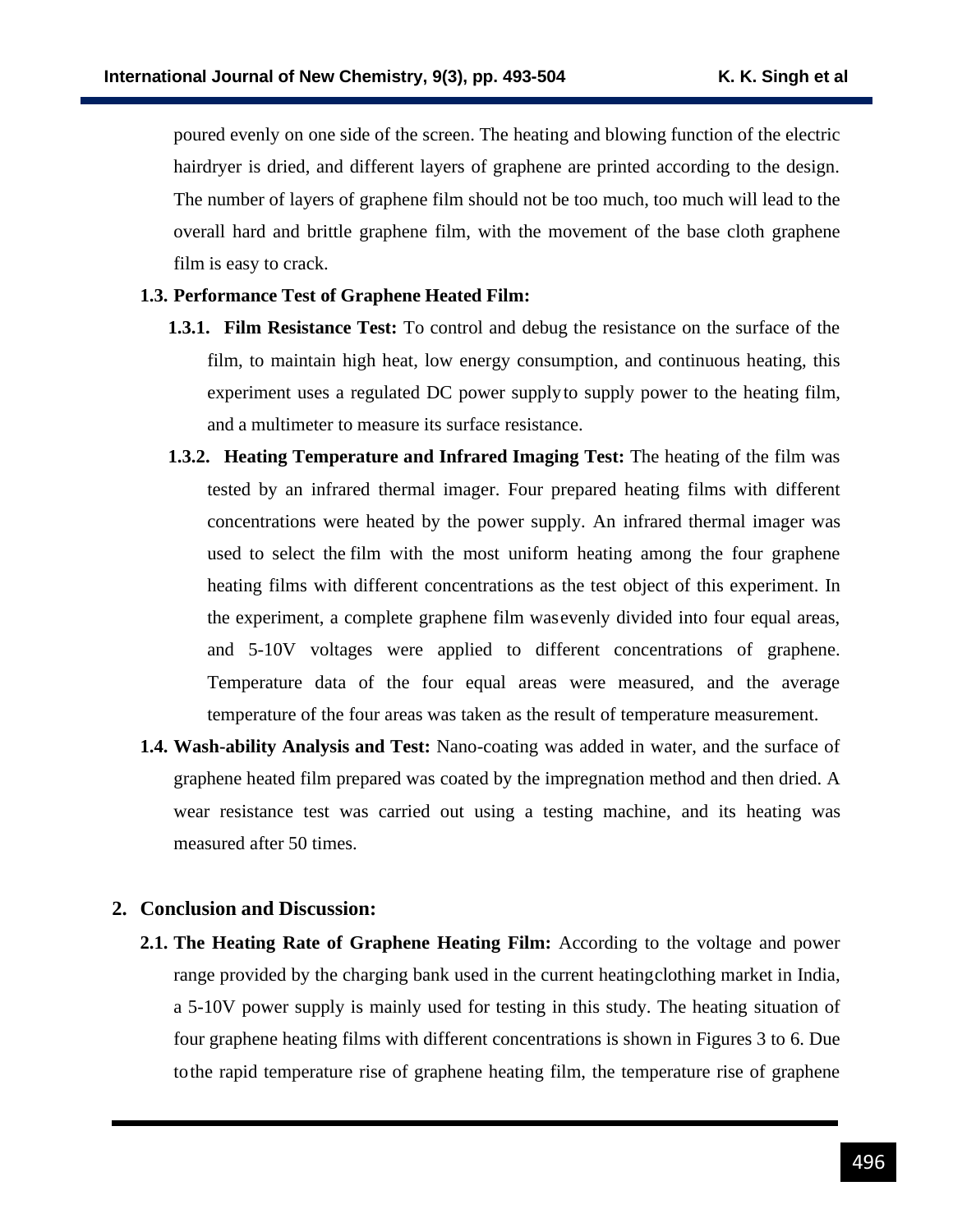heating film with different concentrations was tested by an infrared thermal imager every 30 seconds when different voltageswere applied. The experiment was carried out at room temperature of 25℃. After each test, the temperature of the membrane was restored to room temperature before the next test (repeated three times in total).



**Figure 1**. 7.5% Graphene heated film changes



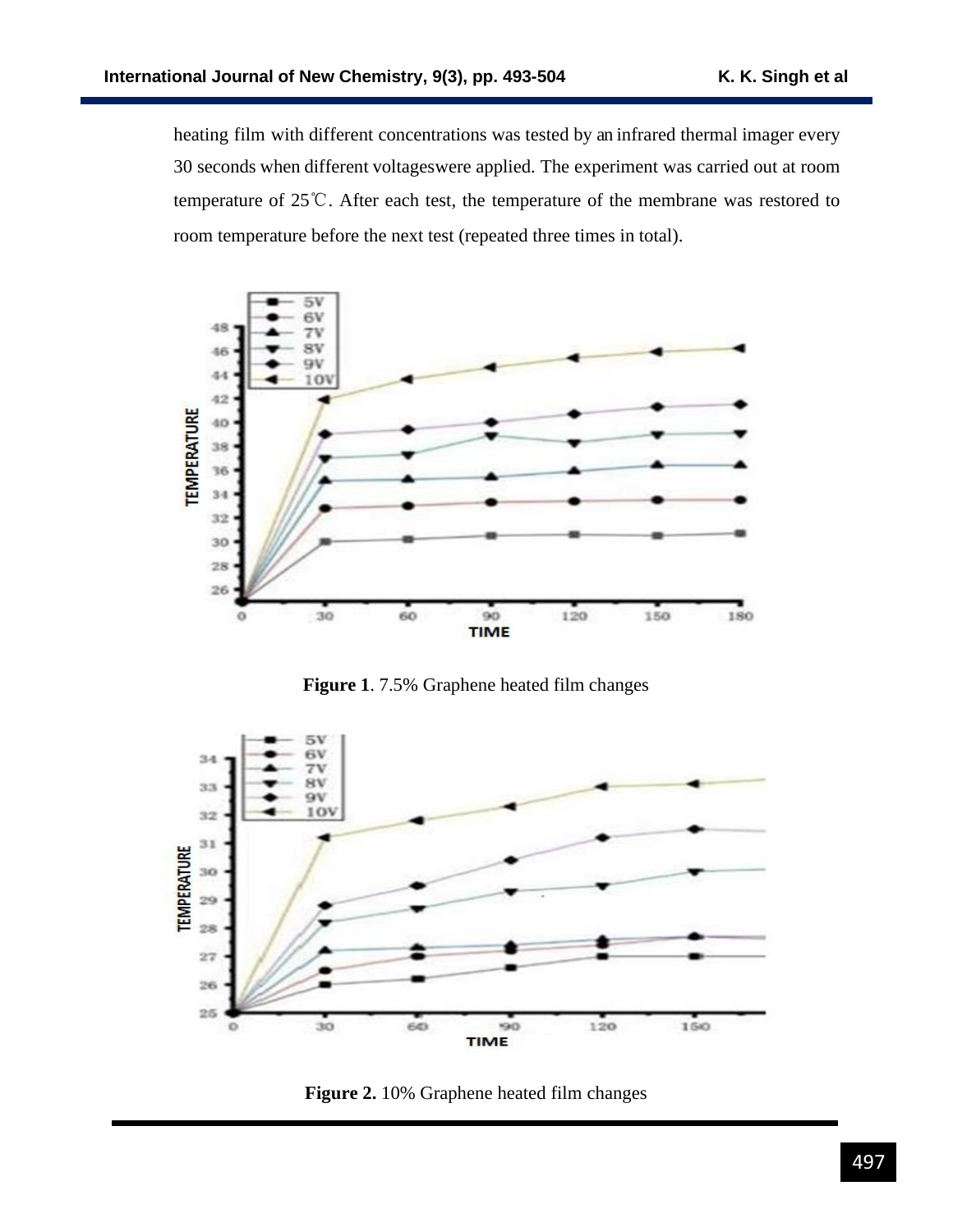

**Figure 3.** 12.5% Graphene heated film changes



**Figure 4.** 15% Graphene heated film changes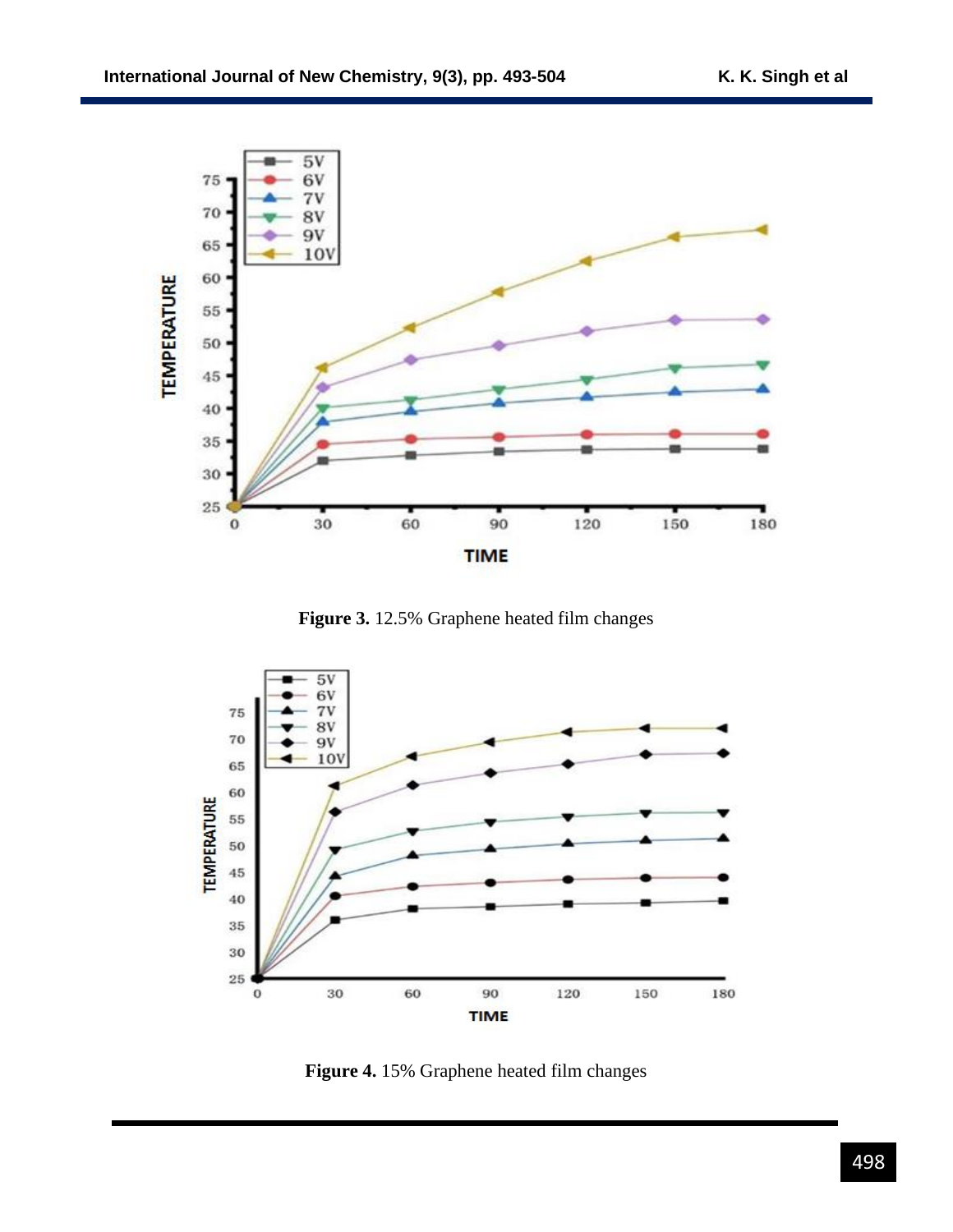It can be seen from the data in Figures 1 to 4 that, at the same concentration, the heat released by the heating film increases with the increase of the heating voltage. The temperature of the graphene heating film with a concentration of 7.5% is low at 5V, only 27℃. With the increase of the voltage, the temperature can reach 33.3℃ when the voltage reaches 10V. In addition, the temperature rises rapidly, approaching the maximum value in the 60s, and then tends to be stable. The temperature of the grapheneheated film with a concentration of 10% can reach 30.7℃ at 5V. With the increasing voltage, the temperature can reach 46.2℃ when the voltage reaches 10V, and the temperature increases rapidly, and gradually becomes stable after approaching the maximum value in the 30s. The temperature of the graphene hearted film with a concentration of 12.5% reaches over 30℃ when the voltage is 5V and 67.3℃ when the voltage reaches 10V with increasing voltage. The temperature of 15% graphene heated film reaches 39.6℃at 5V and 72℃at 10V with increasing voltage.

**2.2. Relationship between Graphene Heating Film Temperature and Graphene Concentration:** According to the experimental data in Figures 5 to 8, the temperature of the graphene heating film is related to the concentration of graphene. At the same voltage, the higher the concentration of graphene, the higher the temperature of the membrane. Among the four concentrations of 7.5%, 10%, 12.5% and 15%, the temperature of the 15% concentration of graphene film are higher than that of the other concentrations of graphene film at various voltages, and the temperature of 7.5% concentration of graphene film is the lowest. The higher the voltage is, the greater the temperature difference of different concentrations of graphene film is. At 5V, 15% film temperature is 12.6℃ higher than 7.5% film temperature. At 6V, the film temperature of 15% was 16.4℃ higher than that of 7.5%. At 7V, 15% film temperature is 23.6℃ higher than 7.5% film temperature. At 8V, 15% film temperature is  $26.1^{\circ}$  higher than 7.5% film temperature. At 9V, the film temperature of 15% was 35.9℃ higher than 7.5%. At 10V, 15% film temperature is 38.7℃higher than 7.5% of the film.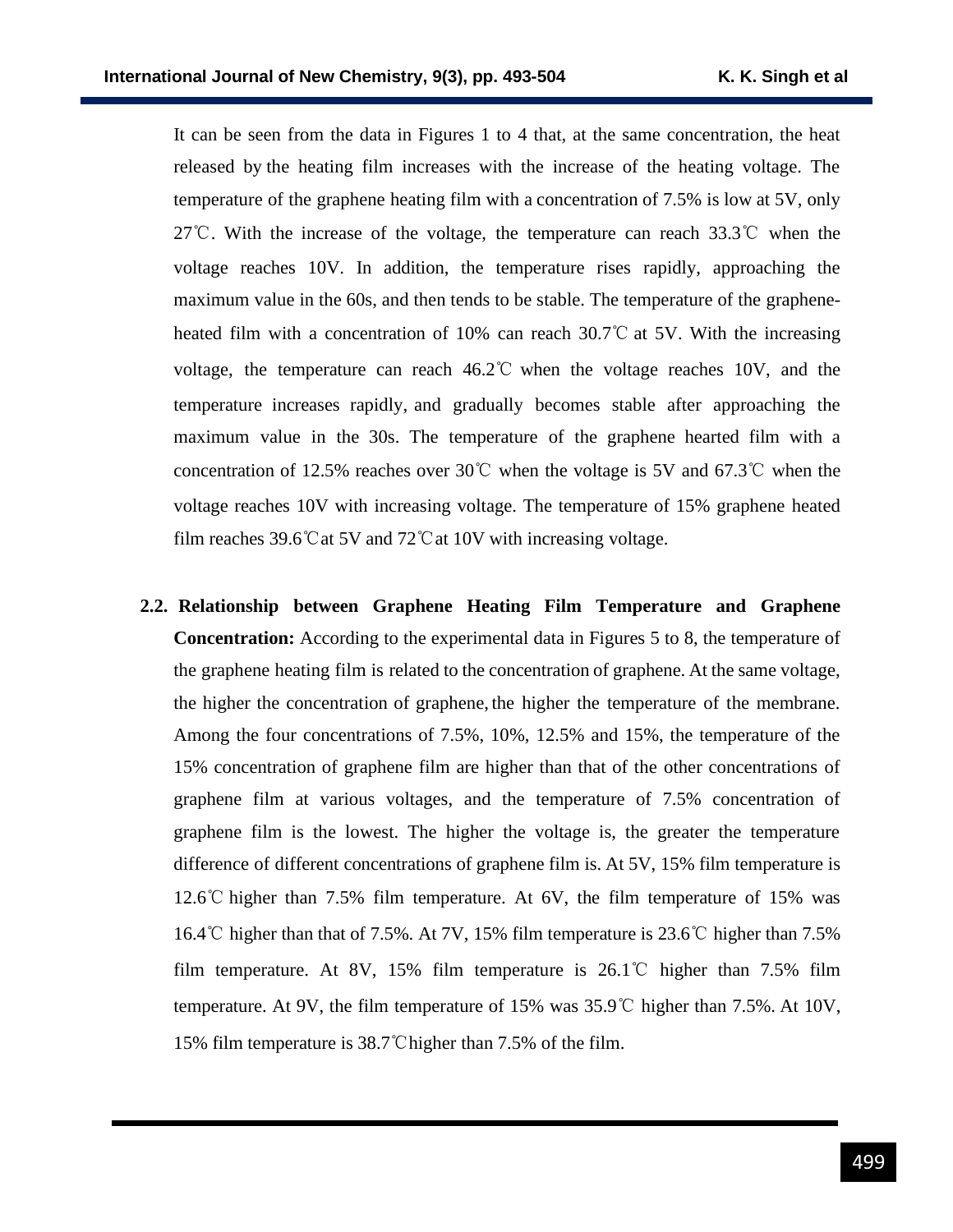

**Figure 5.** Graphene heated film changes in 5V



**Figure 6.** Graphene heated film change in 6V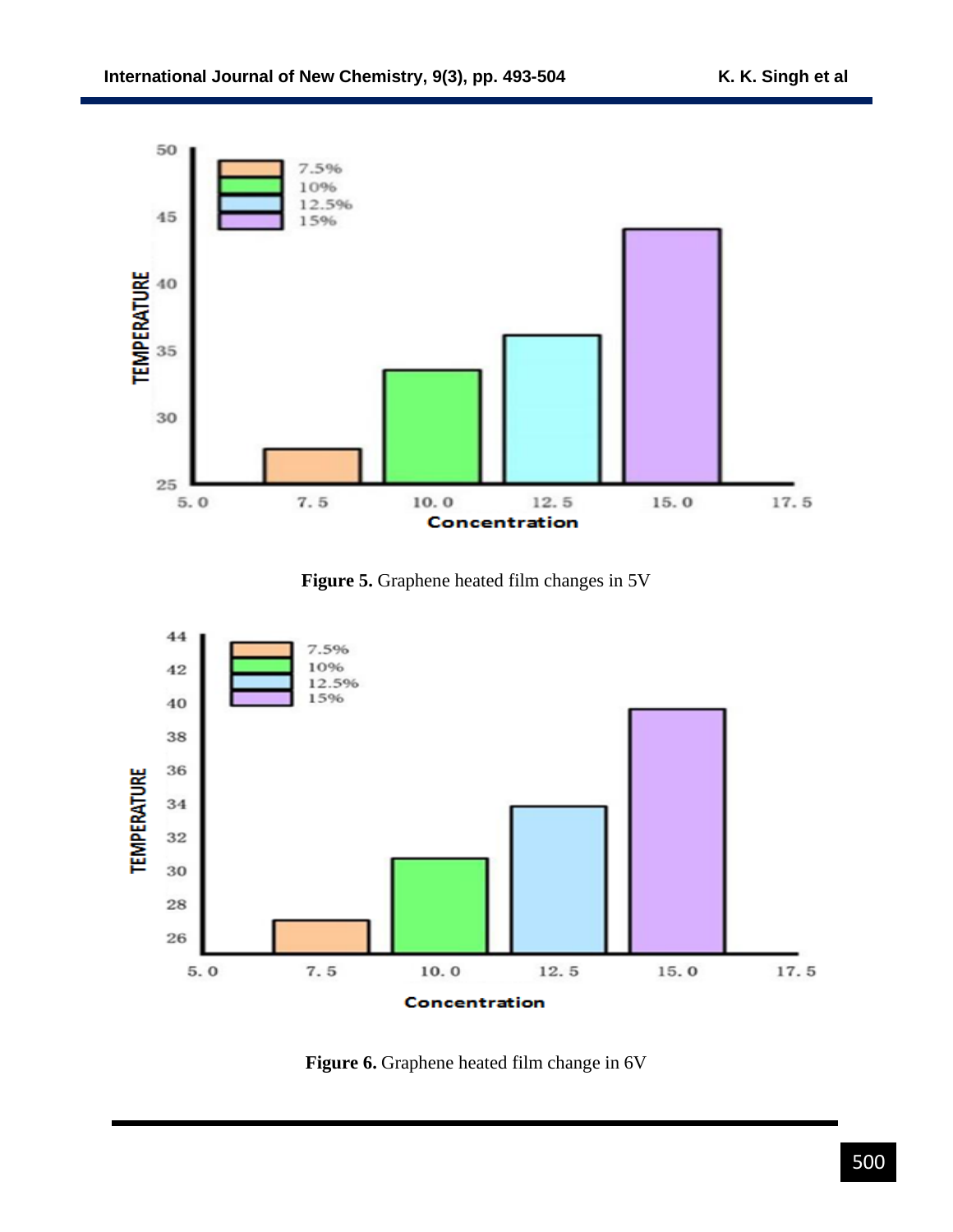

**Figure 7.** Graphene heated film change in 7V



**Figure 8.** Graphene heated film change in 8V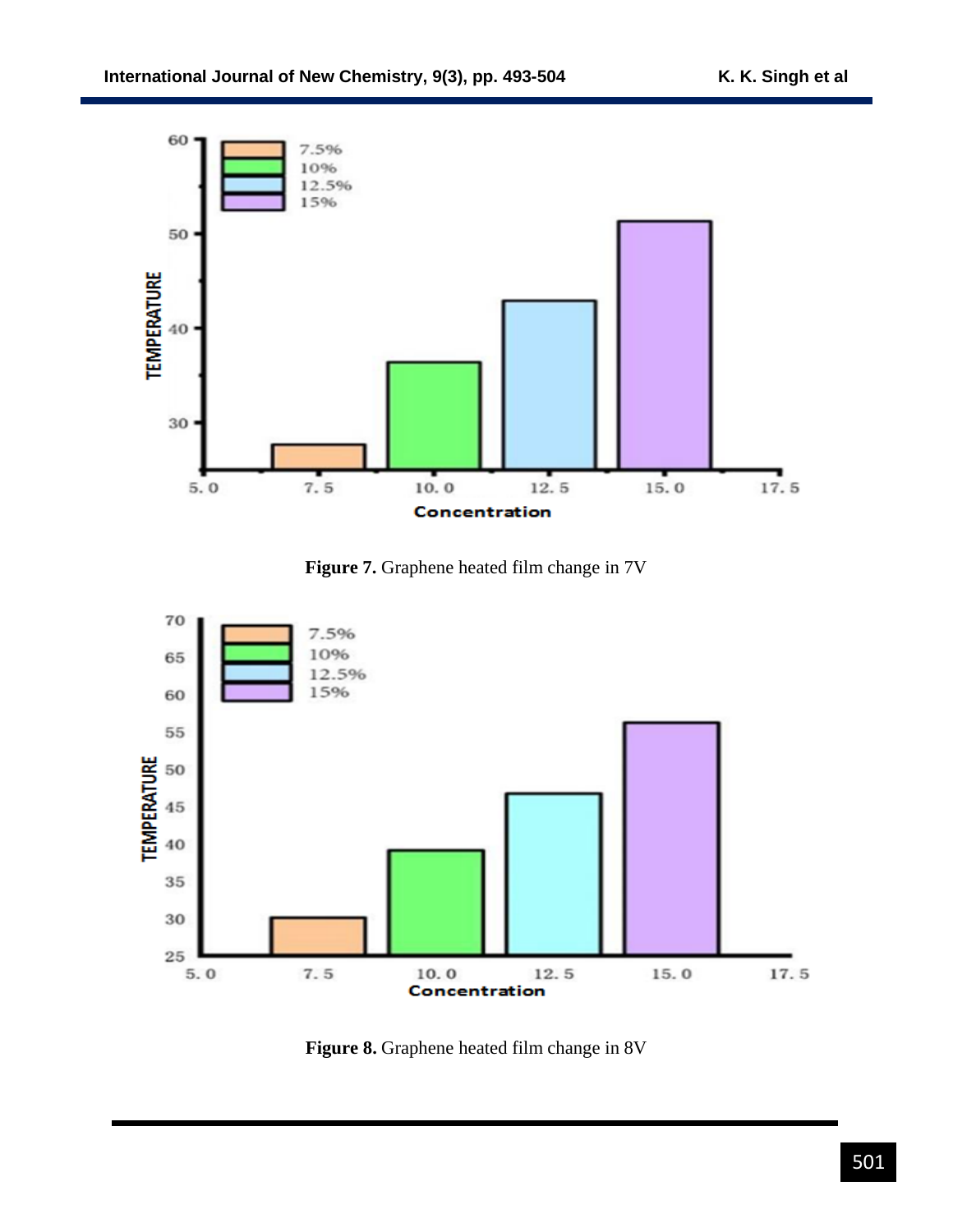- **3. Summary:** In this research, four different concentrations of graphene-heated film products of 7.5%, 10%, 12.5%, and 15% were investigated by mixing graphene powder with nanocellulose. To investigate the effects of different voltages, graphene concentration in graphene slurry and resistance on the temperature of graphene heating films, the temperature variations of four graphene heating films with varied concentrations were observed under different voltages. The following conclusions may be taken from the experiment and examination of the experimental data:
	- **i.** The combination of graphene and nanocellulose can produce graphene slurry with good disparity and difficulty in aggregation.
	- **ii.** In situ screen printing allows the paste to be coated on a soft substrate, a thermal reflective cloth, to produce the finished graphene heating film. The temperature of the graphene heating film is related to the concentration of graphene in the graphene slurry. The higher the concentration of graphene inthe graphene slurry is, the higher the temperature of the graphene film will be when other conditionsremain unchanged. For example, at 10V, the temperature of 15% graphene heating film is 38.7℃ higher than that of 7.5% graphene heating film.

The temperature of the graphene heating film is related to the applied voltage. The higher the applied voltage is, the higher the temperature of the graphene film will be when other conditions remain unchanged. The temperature of 15% graphene heated film is 72℃ at 10V and 39.6℃ at 5V.The temperature at 10V is 32.4℃ higher than that at 5V.

### **Conflict Of Interest**

The authors have no conflict of interest.

### **Acknowledgements**

We would like to thank IIT Indore, University of Delhi and Department of Chemistry, Dr. Hari Singh Gour Central University, India.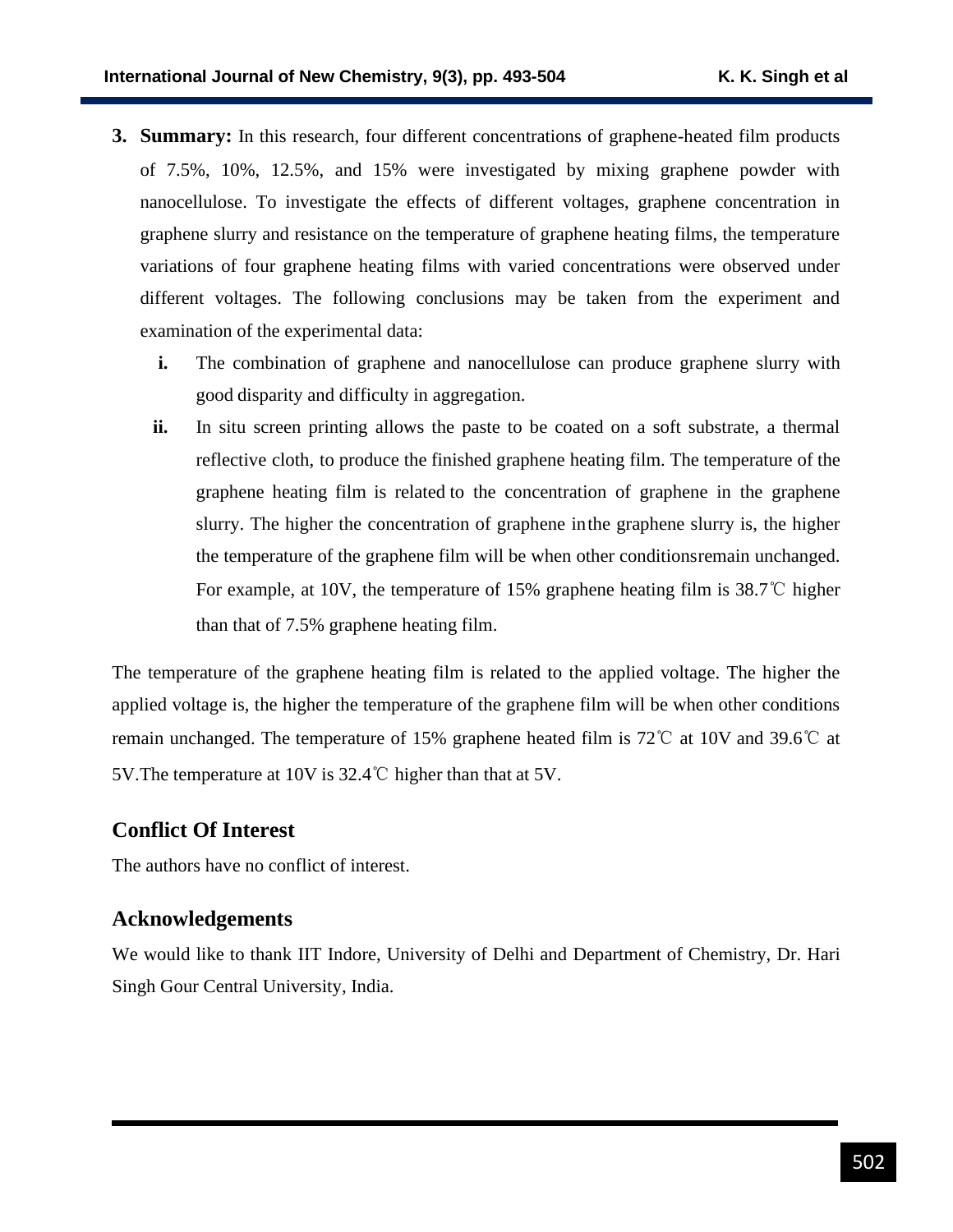### **References**

- [1] Tran, T. S., Dutta, N. K., & Choudhury, N. R. Graphene inks for printed flexible electronics: graphene dispersions, ink formulations, printing techniques and applications. *Advances in colloid and interface science*, *261*, 41-61 (2018).
- [2] Ma, J., Cui, Z., Du, Y., Xu, Q., Deng, Q., & Zhu, N. Multifunctional Prussian blue/graphene ink for flexible biosensors and supercapacitors. *Electrochimica Acta*, *387*, 138496 (2021).
- [3] Novoselov, K. S., Geim, A. K., Morozov, S. V., Jiang, D. E., Zhang, Y., Dubonos, S. V., ... & Firsov, A. A.. Electric field effect in atomically thin carbon films. *Science*, *306*(5696), 666- 669 (2004).
- [4] Vallés, C., Drummond, C., Saadaoui, H., Furtado, C. A., He, M., Roubeau, O., & Pénicaud, A. Solutions of negatively charged graphene sheets and ribbons. *Journal of the American chemical society*, *130*(47), 15802-15804 (2008).
- [5] Wu, Q., Zhang, J., Wang, S., Chen, B., Feng, Y., Pei, Y., & Wu, L. Exceptionally flameretardant flexible polyurethane foam composites: synergistic effect of the silicone resin/graphene oxide coating. *Frontiers of Chemical Science and Engineering*, *15*(4), 969-983 (2021).
- [6] Secor, E. B., Prabhumirashi, P. L., Puntambekar, K., Geier, M. L., & Hersam, M. C. Inkjet printing of high conductivity, flexible graphene patterns. *The journal of physical chemistry letters*, *4*(8), 1347-1351 (2013).
- [7] Singh, K., Kachhi, B., Singh, A., Sharma, D. Role of Carbon Nanotubes as Energy Storage Materials. *International Journal of New Chemistry*, 9(3), 348-360 (2022).. doi: 10.22034/ijnc.2021.3.4
- [8] Singh, K. K., Singh, A., & Rai, S. A study on nanomaterials for water purification. *Materials Today: Proceedings*. (2021). doi:10.1016/j. matpr.2021.07.116.
- [9] Singh, K. Advance Technology in Wastewater Treatment: A Brief Assessment. *International Journal of New Chemistry*, 9(3), 361-372 (2022). doi: 10.22034/ijnc.2022.3.5
- [10] Brakat, A., & Zhu, H. Nanocellulose-Graphene Derivative Hybrids: Advanced Structure-Based Functionality from Top-down Synthesis to Bottom-up Assembly. *ACS Applied Bio*